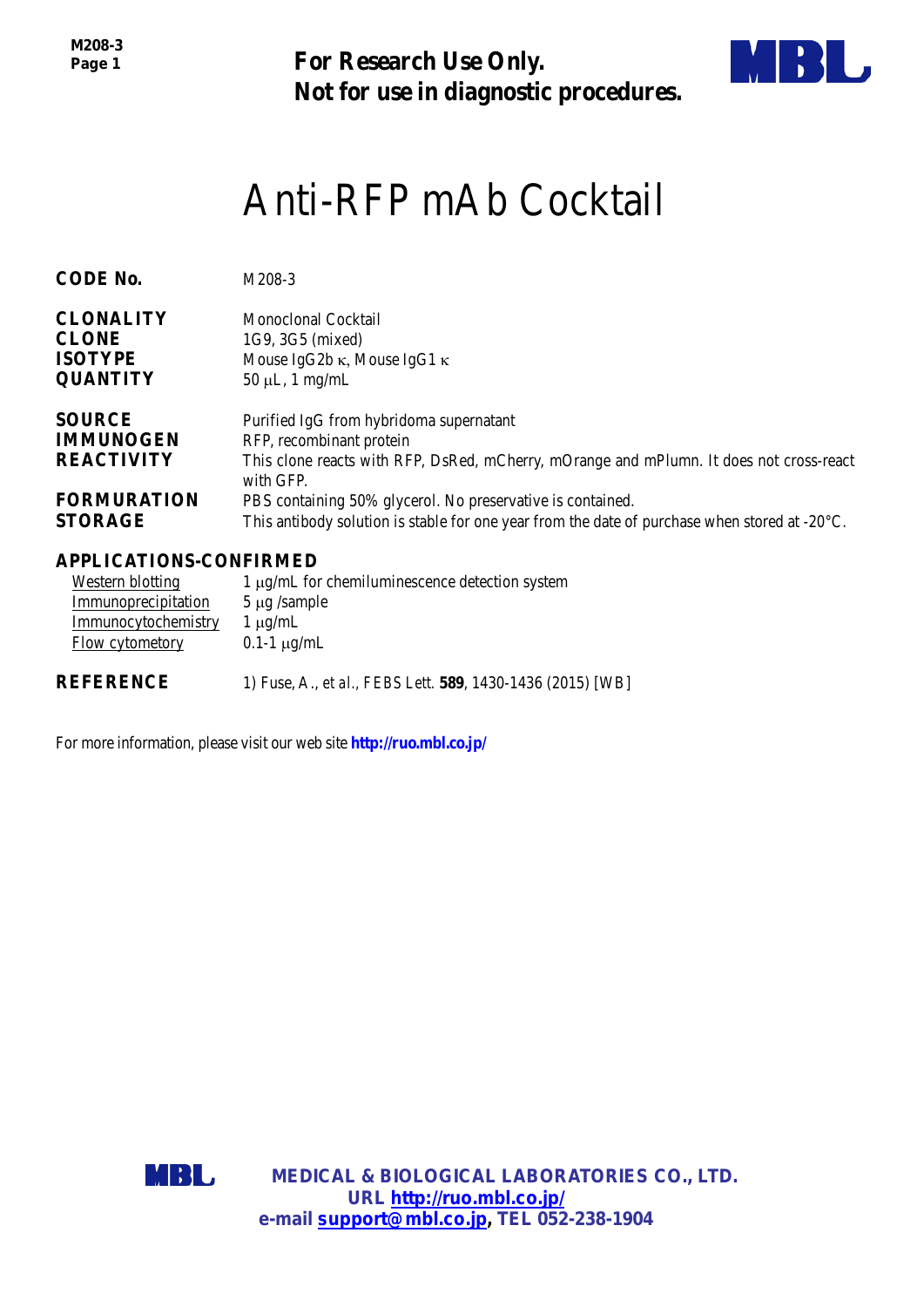# **RELATED PRODUCTS**

| <b>Antibodies</b>   |                                                   |
|---------------------|---------------------------------------------------|
| M208-3              | Anti-RFP mAb Cocktail (1G9, 3G5)                  |
| M <sub>155</sub> -3 | Anti-RFP mAb (8D6)                                |
| M <sub>165</sub> -3 | Anti-RFP mAb (3G5)                                |
| M <sub>165-8</sub>  | Anti-RFP mAb-Agarose (3G5)                        |
| M204-3              | Anti-RFP mAb (1G9)                                |
| M204-7              | Anti-RFP mAb-HRP-DirecT (1G9)                     |
| <b>PM005</b>        | Anti-RFP pAb (polyclonal)                         |
| PM005-7             | Anti-RFP pAb-HRP-DirecT (polyclonal)              |
| M048-3              | Anti-GFP mAb (1E4)                                |
| D <sub>153</sub> -3 | Anti-GFP mAb (RQ2)                                |
| D153-6              | Anti-GFP mAb-Biotin (RQ2)                         |
| D <sub>153</sub> -8 | Anti-GFP mAb-Agarose (RQ2)                        |
| 598                 | Anti-GFP pAb (polyclonal)                         |
| 598-7               | Anti-GFP pAb-HRP-DirecT (polyclonal)              |
| PM073               | Anti-Renilla GFP pAb (polyclonal)                 |
| M149-3              | Anti-monomeric Kusabira-Green C-terminal          |
|                     | fragment mAb (21B10)                              |
| <b>PM011</b>        | Anti-Azami-Green pAb (polyclonal)                 |
| M <sub>1</sub> 03-3 | Anti-Azami-Green mAb (3D10)                       |
| PM052               | Anti-monomeric Azami-Green 1 pAb (polyclonal)     |
| M102-3              | Anti-monomeric Azami-Green 1 mAb (2F11)           |
| M104-3              | Anti-monomeric Kusabira-Orange 1 mAb (1H7)        |
| M <sub>105</sub> -3 | Anti-monomeric Kusabira-Orange 1 mAb (2G9)        |
| M168-3              | Anti-monomeric Kusabira-Orange 2 mAb (3B3)        |
| PM051               | Anti-monomeric Kusabira-Orange 2 pAb (polyclonal) |
| M <sub>126</sub> -3 | Anti-monomeric Keima-Red mAb (2F7)                |
| M <sub>127</sub> -3 | Anti-Keima-Red mAb (3C9)                          |
| M116-3              | Anti-Midoriishi-Cyan mAb (2C1)                    |
| M130-3              | Anti-Midoriishi-Cyan mAb (5B7)                    |
| <b>PM012</b>        | Anti-Kaede pAb (polyclonal)                       |
| M <sub>106</sub> -3 | Anti-Kaede mAb (2F4)                              |
| M <sub>125</sub> -3 | Anti-Kaede mAb (3B1)                              |
| M128-3              | Anti-Kikume Green-Red mAb (5B3)                   |
| M <sub>129</sub> -3 | Anti-Kikume Green-Red mAb (2D3)                   |
| M117-3              | Anti-Dronpa-Green mAb (4D12)                      |
| M118-3              | Anti-Dronpa-Green mAb (2F6)                       |
|                     |                                                   |
| M <sub>1</sub> 80-3 | Anti-HA-tag mAb (TANA2) (200 µL)                  |
| M180-6              | Anti-HA-tag mAb-Biotin (TANA2)                    |
| M <sub>1</sub> 80-7 | Anti-HA-tag mAb-HRP-DirecT (TANA2)                |
| 561                 | Anti-HA-tag pAb (polyclonal) (0.1 mL)             |
| 561-7               | Anti-HA-tag pAb-HRP-DirecT (polyclonal)           |
| 561-8               | Anti-HA-tag pAb-Agarose (polyclonal)              |
| M132-3              | Anti-HA-tag mAb (5D8)                             |
| M185-3L             | Anti-DDDDK-tag mAb (FLA-1) (1 mL)                 |
| M185-7              | Anti-DDDDK-tag mAb-HRP-DirecT (FLA-1)             |
| PM020               | Anti-DDDDK-tag pAb (polyclonal)                   |
| PM020-7             | Anti-DDDDK-tag pAb-HRP-DirecT (polyclonal)        |
| PM020-8             | Anti-DDDDK-tag pAb-Agarose (polyclonal)           |
| M192-3              | Anti-Myc-tag mAb (My3) (200 µL)                   |
| M192-6              | Anti-Myc-tag mAb-Biotin (My3)                     |
| M047-3              | Anti-Myc-tag mAb (PL14)                           |
| M047-7              | Anti-Myc-tag mAb-HRP-DirecT (PL14)                |
| M047-8              | Anti-Myc-tag mAb-Agarose (PL14)                   |
| 562                 | Anti-Myc-tag pAb (polyclonal) (0.1 mL)            |
| D291-3              | Anti-His-tag mAb (OGHis) (200 µL)                 |
| D <sub>291</sub> -6 | Anti-His-tag mAb-Biotin (OGHis)                   |
| D <sub>291-7</sub>  | Anti-His-tag mAb-HRP-DirecT (OGHis)               |
|                     |                                                   |

| D <sub>291</sub> -8               | Anti-His-tag mAb-Agarose (OGHis)                     |
|-----------------------------------|------------------------------------------------------|
| D <sub>291</sub> -A <sub>48</sub> | Anti-His-tag mAb-Alexa Fluor® 488 (OGHis)            |
| D <sub>291</sub> -A <sub>59</sub> | Anti-His-tag mAb-Alexa Fluor® 594 (OGHis)            |
| D <sub>291</sub> -A <sub>64</sub> | Anti-His-tag mAb-Alexa Fluor® 647 (OGHis)            |
| M089-3                            | Anti-His-tag mAb (6C4)                               |
| M <sub>136</sub> -3               | Anti-His-tag mAb (2D8)                               |
| <b>PM032</b>                      | Anti-His-tag pAb (polyclonal)                        |
| PM032-8                           | Anti-His-tag pAb-Agarose (polyclonal)                |
| M <sub>167</sub> -3               | Anti-V5-tag mAb (1H6)                                |
| <b>PM003</b>                      | Anti-V5-tag pAb (polyclonal)                         |
| PM003-7                           | Anti-V5-tag pAb-HRP-DirecT (polyclonal)              |
| PM003-8                           | Anti-V5-tag pAb-Agarose (polyclonal)                 |
| PM021                             | Anti-S-tag pAb (polyclonal)                          |
| <b>PM070</b>                      | Anti-E-tag pAb (polyclonal)                          |
| <b>PM022</b>                      | Anti-T7-tag pAb (polyclonal)                         |
| 563                               | Anti-VSV-G-tag pAb (polyclonal)                      |
| $M071-3$                          | Anti-GST-tag mAb (3B2)                               |
| <b>PM022</b>                      | Anti-GST-tag pAb (polyclonal)                        |
| M095-3                            | Anti-Luciferase mAb (2D4)                            |
| PM016                             | Anti-Luciferase pAb (polyclonal)                     |
| PM047                             | Anti-Renilla Luciferase pAb (polyclonal)             |
| M094-3                            | Anti-β-galactosidase mAb (5A3)                       |
| PM049                             | Anti-β-galactosidase pAb (polyclonal)                |
| $M091-3$                          | Anti-MBP (Maltose Binding Protein) mAb (1G12)        |
| M013-3                            | Anti-Thioredoxin (Trx-tag) mAb (2C9)                 |
| <b>PM015</b>                      | Anti-CBD (Chitin Binding Domain) pAb (polyclonal)    |
| <b>PM071</b>                      | Anti-Calmodulin Binding Protein-tag pAb (polyclonal) |
|                                   |                                                      |

## *Smart-IP* series

| 3190                 | Magnetic Rack                                 |
|----------------------|-----------------------------------------------|
| M180-11              | Anti-HA-tag mAb-Magnetic Beads (TANA2)        |
| M132-11              | Anti-HA-tag mAb-Magnetic Beads (5D8)          |
| M185-11              | Anti-DDDDK-tag mAb-Magnetic Beads (FLA-1)     |
| M047-11              | Anti-Myc-tag mAb-Magnetic Beads (PL14)        |
| D <sub>291</sub> -11 | Anti-His-tag mAb-Magnetic Beads (OGHis)       |
| D <sub>153</sub> -11 | Anti-GFP mAb-Magnetic Beads (RQ2)             |
| M165-11              | Anti-RFP mAb-Magnetic Beads (3G5)             |
| M167-11              | Anti-V5-tag mAb-Magnetic Beads (1H6)          |
| M198-9               | Anti-E-tag mAb-Magnetic beads (21D11)         |
| D058-9               | Anti-Multi Ubiquitin mAb-Magnetic beads (FK2) |
| M075-11              | Mouse IgG1 (isotype control)-Magnetic Beads   |
| M076-11              | Mouse IgG2a (isotype control)-Magnetic Beads  |
| M077-11              | Mouse IgG2b (isotype control)-Magnetic Beads  |
| M081-11              | Rat IgG2a (isotype control)-Magnetic Beads    |
| M180-10              | Anti-HA-tag mAb-Magnetic Agarose (TANA2)      |
| M132-10              | Anti-HA-tag mAb-Magnetic Agarose (5D8)        |
| M <sub>1</sub> 85-10 | Anti-DDDDK-tag mAb-Magnetic Agarose (FLA-1)   |
| M047-10              | Anti-Myc-tag mAb-Magnetic Agarose (PL14)      |
| D <sub>291</sub> -10 | Anti-His-tag mAb-Magnetic Agarose (OGHis)     |
| D <sub>153</sub> -10 | Anti-GFP mAb-Magnetic Agarose (RQ2)           |
| M165-10              | Anti-RFP mAb-Magnetic Agarose (3G5)           |
| M <sub>167</sub> -10 | Anti-V5-tag mAb-Magnetic Agarose (1H6)        |
| M198-10              | Anti-E-tag mAb-Magnetic Agarose (21D11)       |
|                      |                                               |

Other related antibodies and kits are also available. Please visit our website at<http://ruo.mbl.co.jp/>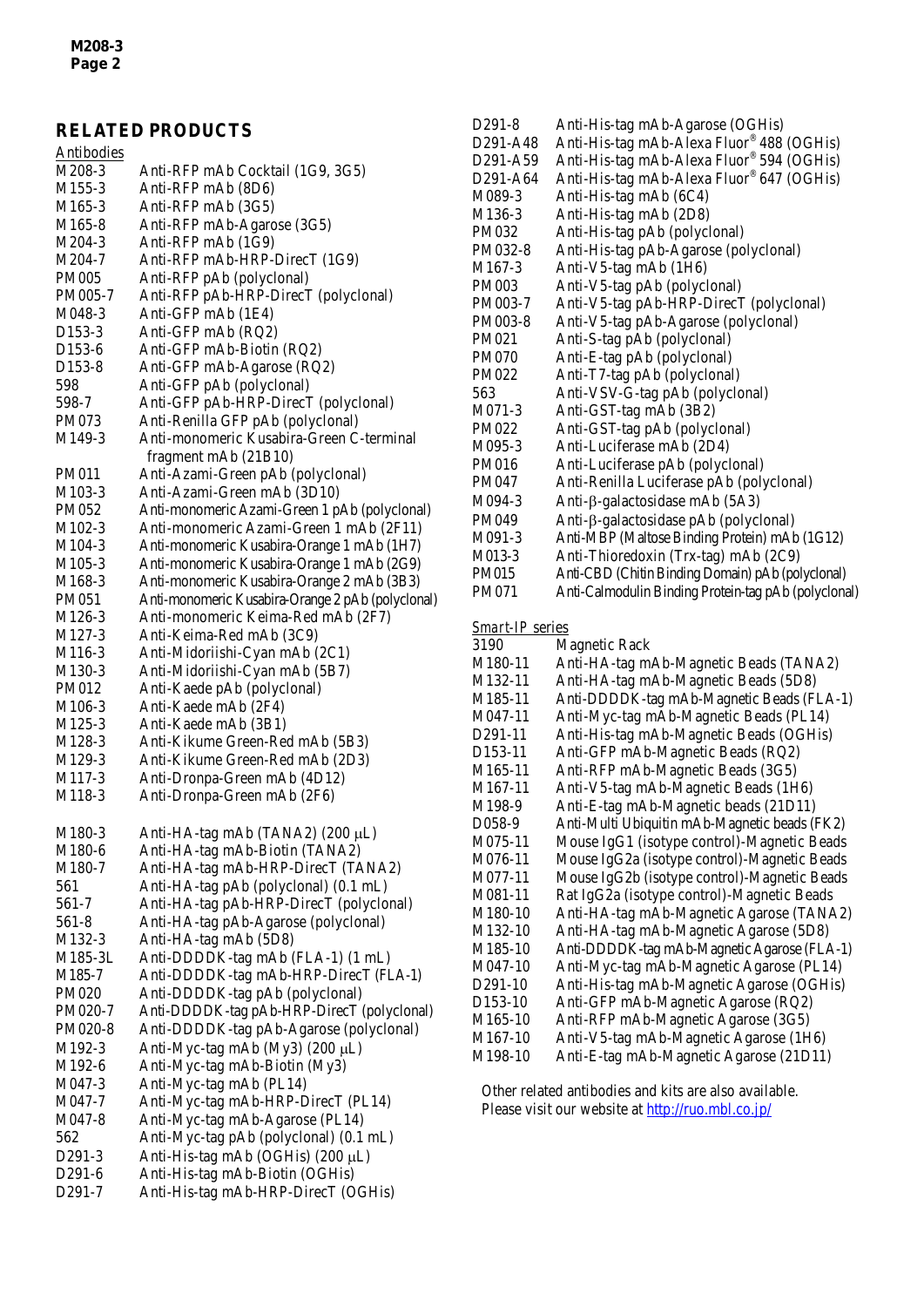#### **SDS-PAGE & Western blotting**

- 1) Mix the sample with equal volume of Laemmili's sample buffer.
- 2) Boil the sample for 3 min. and centrifuge. Load 10  $\mu$ L of the sample per lane in a 1-mm-thick SDS-polyacrylamide gel (12.5% acrylamide) for electrophoresis.
- 3) Blot the protein to a polyvinylidene difluoride (PVDF) membrane at 1 mA/cm<sup>2</sup> for 1 hr. in a semi-dry transfer system (Transfer Buffer: 25 mM Tris, 190 mM glycine, 20% MeOH). See the manufacturer's manual for precise transfer procedure.
- 4) To reduce nonspecific binding, soak the membrane in 10% skimmed milk (in PBS, pH 7.2) overnight at 4°C.
- 5) Wash the membrane with PBS-T [0.05% Tween-20 in PBS] (5 min. x 3 times).
- 6) Incubate the membrane with primary antibody diluted with 1% skimmed milk (in PBS, pH 7.2) as suggested in the **APPLICATIONS** for 1 hr. at room temperature. (The concentration of antibody will depend on the conditions.)
- 7) Wash the membrane with PBS-T (5 min. x 3 times).
- 8) Incubate the membrane with 1:10,000 of Anti-IgG (Mouse) pAb-HRP (MBL; code no. 330) diluted with 1% skimmed milk (in PBS, pH 7.2) for 1 hr. at room temperature.
- 9) Wash the membrane with PBS-T (5 min. x 3 times).
- 10) Wipe excess buffer on the membrane, and then incubate it with appropriate chemiluminescence reagent for 1 min. Remove extra reagent from the membrane by dabbing with paper towel, and seal it in plastic wrap.
- 11) Expose to an X-ray film in a dark room for 3 min. Develop the film as usual. The condition for exposure and development may vary.



# *Western blot analysis of RFP variants*

Lane 1: DsRed Lane 2: mRFP1\* Lane 3: mCherry\* Lane 4: mOrange\* Lane 5: mPlumn\*

Immunoblotted with Anti-RFP mAb Cocktail (M208-3)

\*Samples were provided by RIKEN.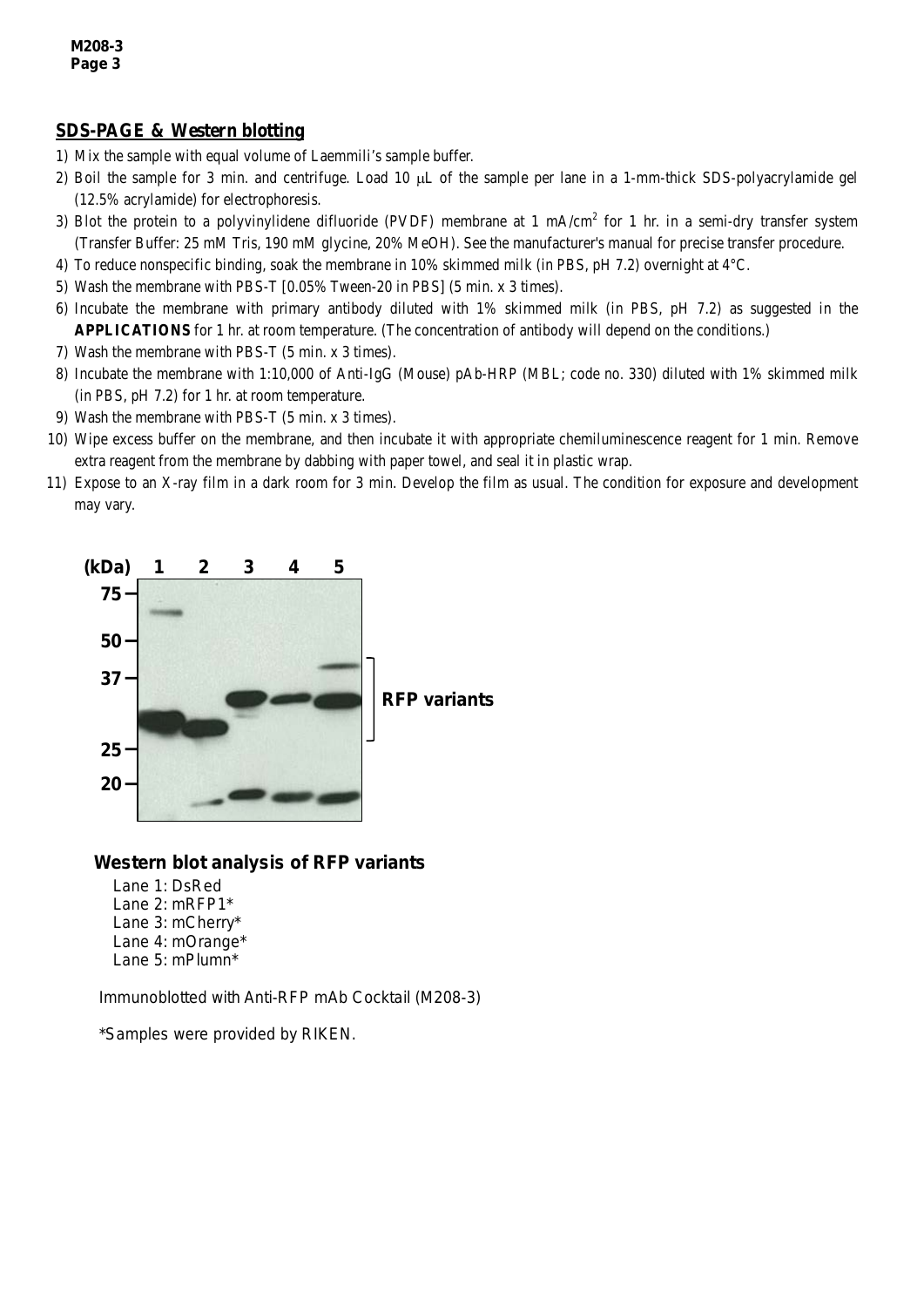#### **Immunoprecipitation**

- 1) Wash 2.5 x  $10^6$  cells 2 times with PBS and resuspend them with 1 mL of ice-cold Extraction buffer (50 mM Tris-HCl (pH 7.5), 150 mM NaCl, 1% NP-40) containing appropriate protease inhibitors.
- 2) Incubate the cells on ice for 15 min., then sonicate briefly (up to 10 sec.).
- 3) Centrifuge the tube at 12,000 x g for 5 min. at 4°C and transfer the supernatant to another tube.
- 4) Mix 20 µL of 50% protein A agarose beads slurry resuspended in 400 µL of IP buffer [50 mM Tris-HCl (pH 7,5), 150 mM NaCl, 0.05% NP-40] with primary antibody as suggested in the **APPLICATIONS**. Incubate with gentle agitation for 30 min. at room temperature.
- 5) Wash the beads 1 time with 1 mL of IP buffer.
- 6) Add 400 µL of cell lysate, then incubate with gentle agitation for 1 hr. at room temperature.
- 7) Wash the beads 4 times with 1 mL of IP buffer.
- 8) Resuspend the beads in 20 µL of Laemmli's sample buffer, boil for 2 min. and centrifuge.
- 9) Load 10 µL of the sample per lane in a 1-mm-thick SDS-polyacrylamide gel (12.5% acrylamide) for electrophoresis.
- 10) Blot the protein to a polyvinylidene difluoride (PVDF) membrane at 1 mA/cm<sup>2</sup> for 1 hr. in a semi-dry transfer system (Transfer Buffer: 25 mM Tris, 190 mM glycine, 20% MeOH). See the manufacturer's manual for precise transfer procedure.
- 11) To reduce nonspecific binding, soak the membrane in 10% skimmed milk (in PBS, pH 7.2) overnight at 4°C.
- 12) Wash the membrane with PBS-T (0.05% Tween-20 in PBS) [5 min. x 3 times].
- 13) Incubate the membrane with 1 µg/mL of Anti-RFP mAb Cocktail (MBL; code no. M208-3) diluted with 1% skimmed milk (in PBS, pH 7.2) for 1 hr. at room temperature. (The concentration of antibody will depend on the conditions.)
- 14) Wash the membrane with PBS-T (5 min. x 3 times).
- 15) Incubate the membrane with 1:10,000 of Anti-IgG (Mouse) pAb-HRP (MBL; code no. 330) diluted with 1% skimmed milk (in PBS, pH 7.2) for 1 hr. at room temperature.
- 16) Wash the membrane with PBS-T (5 min. x 3 times).
- 17) Wipe excess buffer on the membrane, and then incubate it with appropriate chemiluminescence reagent for 1 min.
- 18) Remove extra reagent from the membrane by dabbing with paper towel, and seal it in plastic wrap.
- 19) Expose to an X-ray film in a dark room for 1 min. Develop the film as usual. The condition for exposure and development may vary.



#### *Immunoprecipitation of RFP variants*

Lane 1 and 2: DsRed recombinant protein  $(5 \mu g)$ Lane 3 and 4: mRFP1/HEK293T cell lysate\* Lane 5 and 6: mCherry recombinant protein<sup>\*</sup> (5  $\mu$ g)

Lane 1, 3 and 5: Mouse IgG1 (isotype control) (M075-3) Lane 2, 4 and 6: Anti-RFP mAb Cocktail (M208-3)

Immunoblotted with M208-3

\*Samples were provided by RIKEN.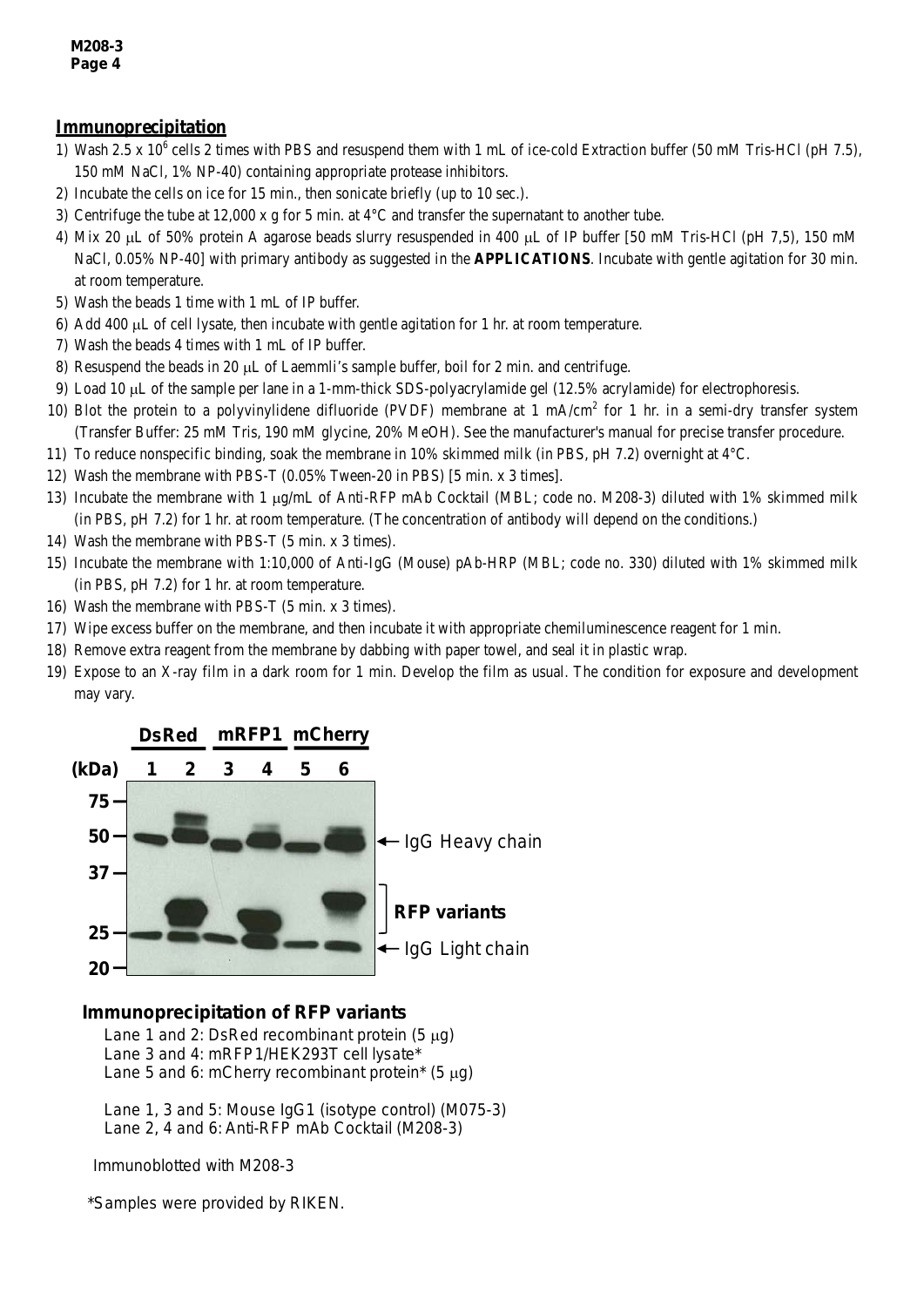#### **Immunocytochemistry**

- 1) Spread the cells on a glass slide, then incubate in a  $CO<sub>2</sub>$  incubator for one night.
- 2) Remove the culture supernatant by careful aspiration.
- 3) Wash the slide 2 times with PBS.
- 4) Fix the cells with 4% paraformaldehyde (PFA)/PBS for 10 min. at room temperature ( $20~25^{\circ}$ C).
- 5) Wash the slide 2 times with PBS.
- 6) Permeabilize the cells with 0.2% Triton X-100/PBS for 10 min. at room temperature.
- 7) Wash the slide 2 times with PBS.
- 8) Incubate the cells with the primary antibody diluted with PBS containing 2% fetal calf serum (FCS) as suggested in the **APPLICATIONS** for 1 hr. at room temperature. (Optimization of antibody concentration or incubation condition is recommended if necessary.)
- 9) Wash the slide 2 times with PBS.
- 10) Incubate the cells with 1:500 Alexa Fluor® 488 Goat Anti-mouse IgG (Invitrogen; code no. A11001) diluted with PBS containing 2% FCS for 30 min. at room temperature. Keep out light by aluminum foil.
- 11) Wash the slide 2 times with PBS.
- 12) Counterstain with DAPI for 5 min. at room temperature.
- 13) Wash the slide 2 times with PBS.
- 14) Promptly add mounting medium onto the slide, then put a cover slip on it.



*Immunocytochemical detection of DsRed in HeLa transfectant* Green: Anti-RFP mAb Cocktail (M208-3) Red: DsRed fluorescence Blue: DAPI